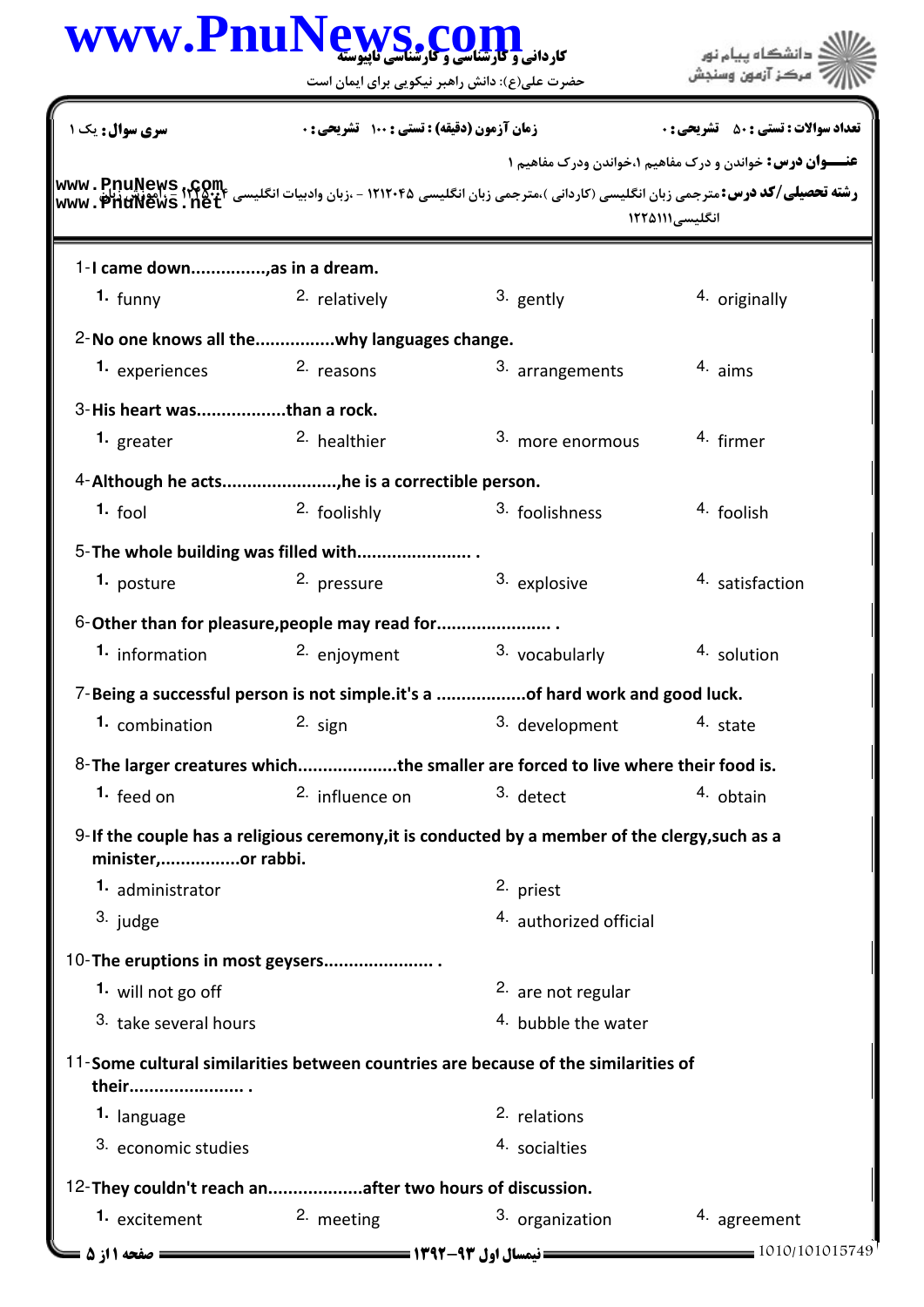|                               | حضرت علی(ع): دانش راهبر نیکویی برای ایمان است                                                                                                                                                                                                      |                                   | مرڪز آزمون وس                                                   |
|-------------------------------|----------------------------------------------------------------------------------------------------------------------------------------------------------------------------------------------------------------------------------------------------|-----------------------------------|-----------------------------------------------------------------|
| <b>سری سوال :</b> یک ۱        | <b>زمان آزمون (دقیقه) : تستی : 100 تشریحی : 0</b>                                                                                                                                                                                                  |                                   | <b>تعداد سوالات : تستي : 50 ٪ تشريحي : 0</b>                    |
|                               |                                                                                                                                                                                                                                                    |                                   | <b>عنـــوان درس:</b> خواندن و درک مفاهیم ۱،خواندن ودرک مفاهیم ۱ |
| www.PhuNews.net               | <b>رشته تحصیلی/کد درس:</b> مترجمی زبان انگلیسی (کاردانی )،مترجمی زبان انگلیسی ۱۲۱۲۰۴۵ - ،زبان وادبیات انگلیسی ۲۰۰۴۱۲۰۴۲ <u>- ایمونین زبان</u><br>در استه ت <b>حصیلی/کد درس:</b> مترجمی زبان انگلیسی (کاردانی )،مترجمی زبان انگلیسی ۱۲۱۲۰۴۵ - ،زبان |                                   | انگلیسی۱۲۲۵۱۱۱                                                  |
|                               | 13- There were no tickets available for the eveningof the play.                                                                                                                                                                                    |                                   |                                                                 |
| 1. activity                   | <sup>2.</sup> existence                                                                                                                                                                                                                            | 3. importance                     | 4. performance                                                  |
|                               | 14-The thief wasto return the money that he had stolen.                                                                                                                                                                                            |                                   |                                                                 |
| 1. unwilling                  | 2. abuse                                                                                                                                                                                                                                           | <sup>3.</sup> irreligious         | <sup>4.</sup> disorder                                          |
|                               | 15-John's strong muscles did not him to pass the university exam.                                                                                                                                                                                  |                                   |                                                                 |
| 1. satisfy                    | <sup>2.</sup> promise                                                                                                                                                                                                                              | 3. enable                         | 4. enrich                                                       |
|                               | 16-A person under stress may not                                                                                                                                                                                                                   |                                   |                                                                 |
| 1. be impatient               | <sup>2.</sup> sleep properly                                                                                                                                                                                                                       | 3. feel tired                     | <sup>4.</sup> look tense                                        |
|                               | 17-The prefix"ex-"in the word "excluded"means                                                                                                                                                                                                      |                                   |                                                                 |
| 1. with                       | 2. without                                                                                                                                                                                                                                         | 3. together                       | 4. by                                                           |
|                               | 18-Some differences in people's ideas and beliefs are related to their                                                                                                                                                                             |                                   |                                                                 |
| 1. kinship                    | 2. culture                                                                                                                                                                                                                                         | 3. government                     | 4. expression                                                   |
| 19-Islands are                |                                                                                                                                                                                                                                                    |                                   |                                                                 |
| 1. like lakes                 |                                                                                                                                                                                                                                                    | 2. pouds of water                 |                                                                 |
| 3. surrounded by water        |                                                                                                                                                                                                                                                    | 4. bigger than lakes              |                                                                 |
|                               |                                                                                                                                                                                                                                                    |                                   |                                                                 |
| <b>1.</b> transmission        | 20-The authorities may want to check the records of the company's foreign<br>2. comprehension                                                                                                                                                      | 3. transactions                   | 4. preparation                                                  |
|                               |                                                                                                                                                                                                                                                    |                                   |                                                                 |
|                               | 21- have discovered many prehistoric burial grounds.<br>1. Archaeologists 2. Philosophers                                                                                                                                                          | 3. Architects                     | 4. Astronauts                                                   |
|                               |                                                                                                                                                                                                                                                    |                                   |                                                                 |
|                               |                                                                                                                                                                                                                                                    |                                   |                                                                 |
| 1. words are used for objects |                                                                                                                                                                                                                                                    | 2. pictures are taken for writers |                                                                 |
| 3. words stand for pictures   |                                                                                                                                                                                                                                                    | 4. pictures stand for ideas       |                                                                 |
|                               | 23-Hemost of his habits after marriage.                                                                                                                                                                                                            |                                   |                                                                 |
| 1. scattered                  | <sup>2.</sup> refreshed                                                                                                                                                                                                                            | 3. reformed                       | 4. recognized                                                   |
| man a good breather.          | 24-Fresh air, natural physical activities, and the struggle forwith the elements made early                                                                                                                                                        |                                   |                                                                 |
| 1. competition                | 2. survival                                                                                                                                                                                                                                        | 3. coordination                   | 4. environment                                                  |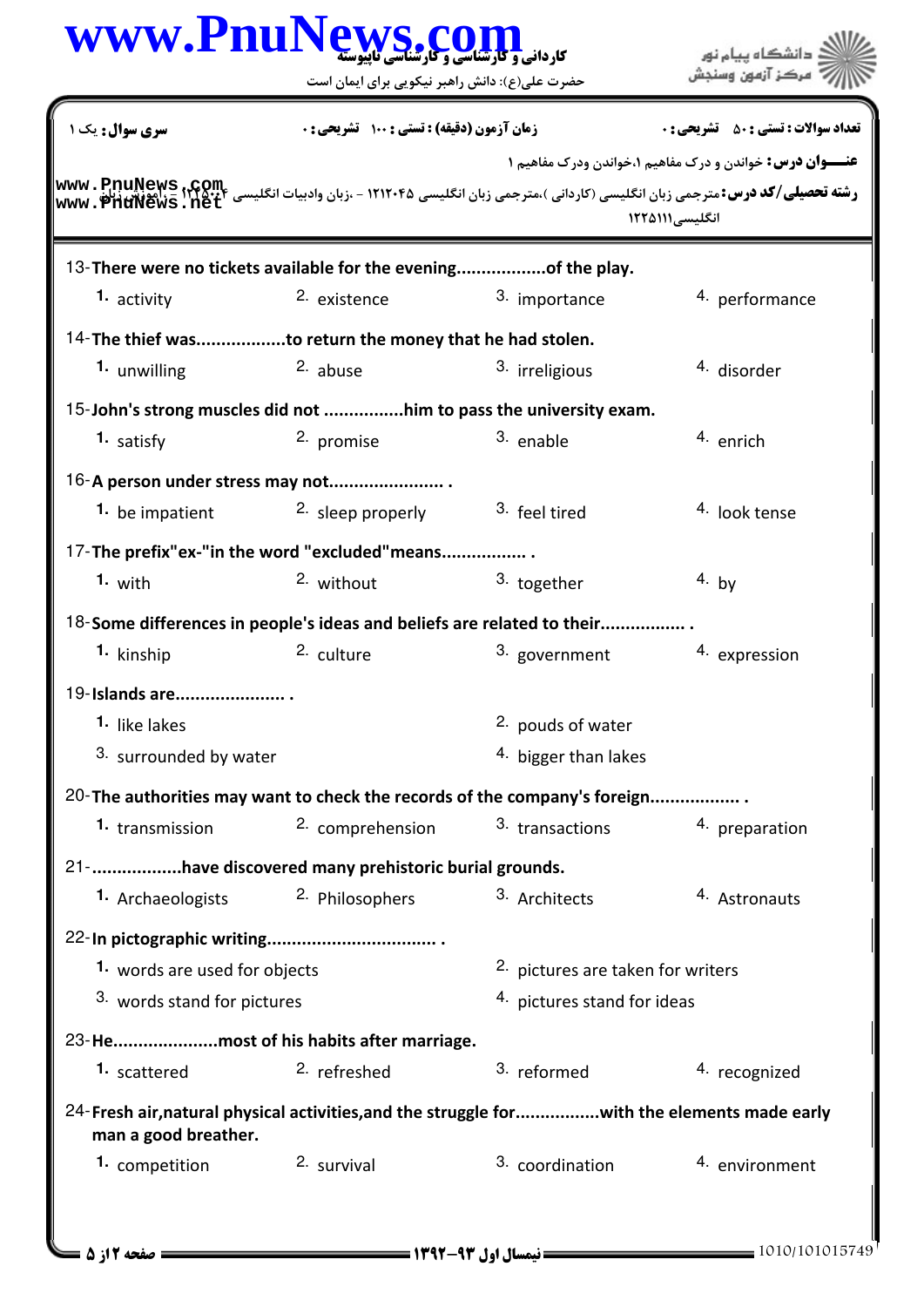| WWW.PnuNews.com                                                                                                                                           |                                            | حضرت علی(ع): دانش راهبر نیکویی برای ایمان است | مركز آزمون وسنجش                                                                                 |
|-----------------------------------------------------------------------------------------------------------------------------------------------------------|--------------------------------------------|-----------------------------------------------|--------------------------------------------------------------------------------------------------|
| <b>سری سوال:</b> یک ۱                                                                                                                                     | زمان آزمون (دقیقه) : تستی : 100 تشریحی : 0 |                                               | <b>تعداد سوالات : تستي : 50 ٪ تشريحي : 0</b>                                                     |
| مس PpuNews ,COm.<br>Www . Phinikevs , Mari – 1114. 19 انگلیسی (کاردانی )،مترجمی زبان انگلیسی ۱۲۱۲۰۴۵ – ،زبان وادبیات انگلیسی Thiat<br>Www . PhuNews . net |                                            |                                               | <b>عنـــوان درس:</b> خواندن و درک مفاهیم ۱،خواندن ودرک مفاهیم ۱<br>انگلیسی ۱۲۲۵۱۱۱               |
| 25-Gases and steam, generated by the terrific heat in the interior of the earth a tremendous<br>pressure upon its surface.                                |                                            |                                               |                                                                                                  |
| 1. appear                                                                                                                                                 | 2. leave                                   | $3.$ grow                                     | 4. exert                                                                                         |
| 26-Theof today's Indians are thought to have come to America from Asia.                                                                                   |                                            |                                               |                                                                                                  |
| 1. generation                                                                                                                                             | 2. adults                                  | 3. citizens                                   | 4. ancestors                                                                                     |
| 27-Toes and heals help further to balance and move the body                                                                                               |                                            |                                               |                                                                                                  |
| 1. effortlessly                                                                                                                                           | <sup>2.</sup> quickly                      | 3. heavily                                    | 4. carelessly                                                                                    |
| 28-The reproduction of butterflies is through                                                                                                             |                                            |                                               |                                                                                                  |
| 1. laying eggs                                                                                                                                            |                                            | <sup>2.</sup> producing larvae                |                                                                                                  |
| 3. giving birth to caterpillars                                                                                                                           |                                            | <sup>4.</sup> producing chrysalis             |                                                                                                  |
| size of the person's hand.                                                                                                                                |                                            |                                               | 29-In palmistry, a fortune-teller tries to  an individual's future by studying the lines and the |
| 1. $cover$                                                                                                                                                | 2. express                                 | 3. forsee                                     | $4.$ gain                                                                                        |
| 30-We generally getcarbohydrates without even trying, since most basic foods contain<br>carbohydrates.                                                    |                                            |                                               |                                                                                                  |
| 1. harmful                                                                                                                                                | 2. complex                                 | 3. competent                                  | 4. ample                                                                                         |
| 31-The suffix "-able" in the word "predictable" means                                                                                                     |                                            |                                               |                                                                                                  |
| 1. in the manner of                                                                                                                                       | 2. capable of                              | $3.$ the action of                            | <sup>4</sup> the process of                                                                      |
| 32- The students wrote a graceful letter of thanks to their former teacher.                                                                               |                                            |                                               |                                                                                                  |
| 1. unusual                                                                                                                                                | 2. beautiful                               | 3. emotion                                    | 4. important                                                                                     |
| 33-Most wedding ceremonies involve two requirements.                                                                                                      |                                            |                                               |                                                                                                  |
|                                                                                                                                                           | 1. traditions and customs                  |                                               |                                                                                                  |
| 3. something that you need                                                                                                                                |                                            | 4. unusual situations                         |                                                                                                  |
| 34-Nearly all were charged with enslavement and the atrocity against soldiers and civilians of<br>occupied countries.                                     |                                            |                                               |                                                                                                  |
| 1. looting                                                                                                                                                | 2. cruelty                                 | 3. danger                                     | 4. killing                                                                                       |
| 35-His works will be exhibited in museums if they produce aesthetic experiences. Aesthetic is related<br>to                                               |                                            |                                               |                                                                                                  |
| 1. not-natural events                                                                                                                                     |                                            | 2. valuable arts                              |                                                                                                  |
| 3. study of art                                                                                                                                           |                                            | <sup>4.</sup> study of beauty                 |                                                                                                  |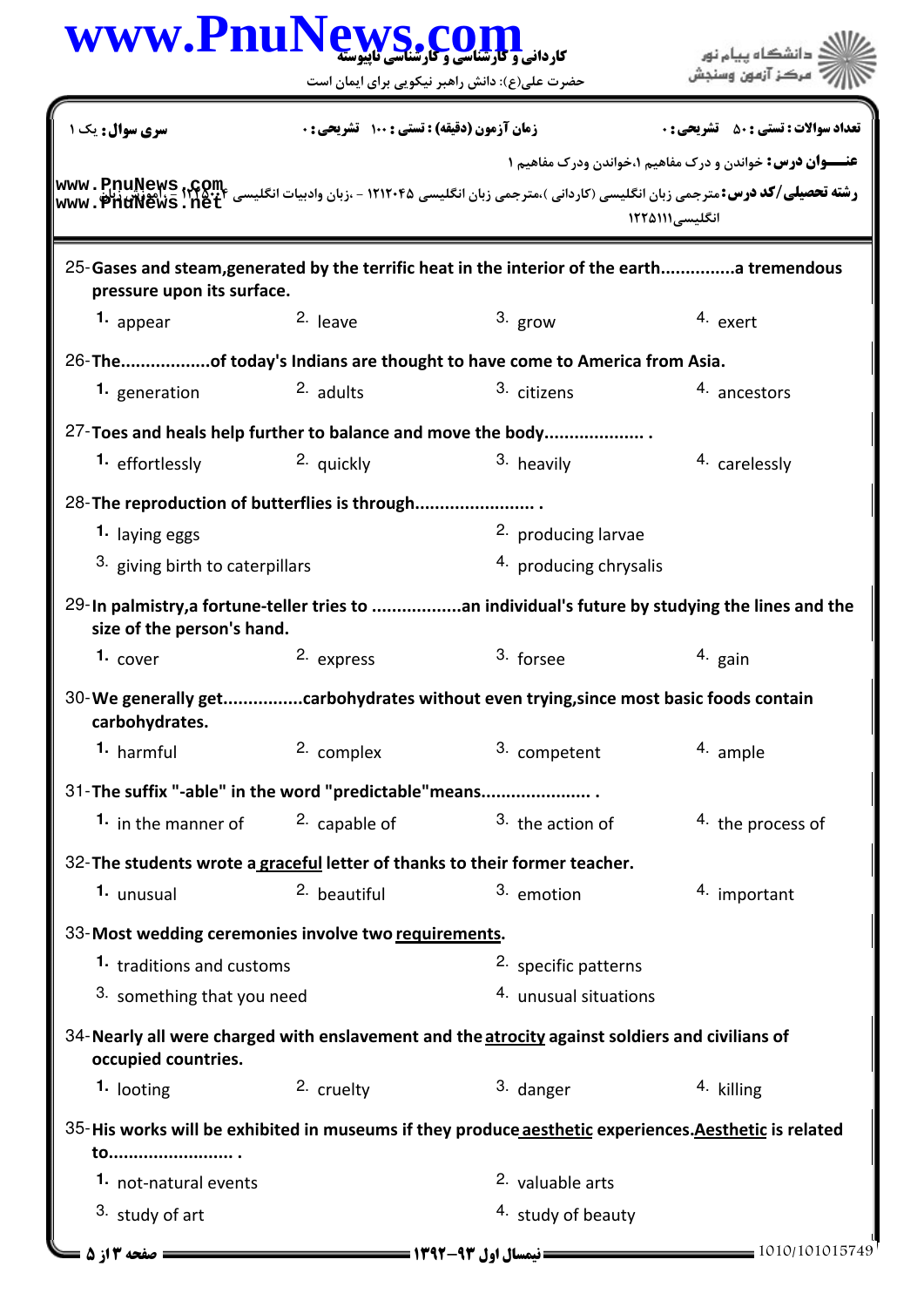| سری سوال: یک ۱<br>ww.PnuNews.com<br>www.PhuNews.net<br>36-Far in advance of the Western World, china developed a complex civilization, in which the arts and<br>invention florished.<br>2. existed<br>1. devised<br>37-His long and technical talk overwhelmed everybody.<br>1. suggest indirectely<br>3. change quickly<br>38-We must escape from the constant harassment.<br>1. horror<br>39-Colorful ceremonies combine with thrilling athletic competition to create the special feeling.<br>1. mateur<br>40-The earliest hats or caps of the Greeks and Roman were quite plain, but as time went on the | زمان آزمون (دقیقه) : تستی : 100 تشریحی : 0<br>2. sickness | 3. established<br><sup>2.</sup> keep someone safe<br>3. enemy | <b>تعداد سوالات : تستي : 50 ٪ تشريحي : 0</b><br><b>عنــوان درس:</b> خواندن و درک مفاهیم ۱،خواندن ودرک مفاهیم ۱<br><b>رشته تحصیلی/کد درس:</b> مترجمی زبان انگلیسی (کاردانی )،مترجمی زبان انگلیسی ۱۲۱۲۰۴۵ - ،زبان وادبیات انگلیسی<br>انگلیسی۱۱۱۵۱۱۱<br>4. grew<br><sup>4.</sup> make helpless, as with greater force |
|--------------------------------------------------------------------------------------------------------------------------------------------------------------------------------------------------------------------------------------------------------------------------------------------------------------------------------------------------------------------------------------------------------------------------------------------------------------------------------------------------------------------------------------------------------------------------------------------------------------|-----------------------------------------------------------|---------------------------------------------------------------|--------------------------------------------------------------------------------------------------------------------------------------------------------------------------------------------------------------------------------------------------------------------------------------------------------------------|
|                                                                                                                                                                                                                                                                                                                                                                                                                                                                                                                                                                                                              |                                                           |                                                               |                                                                                                                                                                                                                                                                                                                    |
|                                                                                                                                                                                                                                                                                                                                                                                                                                                                                                                                                                                                              |                                                           |                                                               |                                                                                                                                                                                                                                                                                                                    |
|                                                                                                                                                                                                                                                                                                                                                                                                                                                                                                                                                                                                              |                                                           |                                                               |                                                                                                                                                                                                                                                                                                                    |
|                                                                                                                                                                                                                                                                                                                                                                                                                                                                                                                                                                                                              |                                                           |                                                               |                                                                                                                                                                                                                                                                                                                    |
|                                                                                                                                                                                                                                                                                                                                                                                                                                                                                                                                                                                                              |                                                           |                                                               |                                                                                                                                                                                                                                                                                                                    |
|                                                                                                                                                                                                                                                                                                                                                                                                                                                                                                                                                                                                              |                                                           |                                                               |                                                                                                                                                                                                                                                                                                                    |
|                                                                                                                                                                                                                                                                                                                                                                                                                                                                                                                                                                                                              |                                                           |                                                               |                                                                                                                                                                                                                                                                                                                    |
|                                                                                                                                                                                                                                                                                                                                                                                                                                                                                                                                                                                                              |                                                           |                                                               |                                                                                                                                                                                                                                                                                                                    |
|                                                                                                                                                                                                                                                                                                                                                                                                                                                                                                                                                                                                              |                                                           |                                                               | 4. fighting                                                                                                                                                                                                                                                                                                        |
|                                                                                                                                                                                                                                                                                                                                                                                                                                                                                                                                                                                                              |                                                           |                                                               |                                                                                                                                                                                                                                                                                                                    |
|                                                                                                                                                                                                                                                                                                                                                                                                                                                                                                                                                                                                              | <sup>2.</sup> well-known                                  | 3. exciting                                                   | <sup>4.</sup> powerful                                                                                                                                                                                                                                                                                             |
| designs became more elaborate.                                                                                                                                                                                                                                                                                                                                                                                                                                                                                                                                                                               |                                                           |                                                               |                                                                                                                                                                                                                                                                                                                    |
| <sup>2.</sup> special<br>1. expensive                                                                                                                                                                                                                                                                                                                                                                                                                                                                                                                                                                        |                                                           | 3. complicated                                                | <sup>4.</sup> colorful                                                                                                                                                                                                                                                                                             |
| 41-The people live in modern houses than in tents or igloos.                                                                                                                                                                                                                                                                                                                                                                                                                                                                                                                                                 |                                                           |                                                               |                                                                                                                                                                                                                                                                                                                    |
| 1. apartment                                                                                                                                                                                                                                                                                                                                                                                                                                                                                                                                                                                                 |                                                           | 2. simple Eskimo huts                                         |                                                                                                                                                                                                                                                                                                                    |
| 3. big stone houses                                                                                                                                                                                                                                                                                                                                                                                                                                                                                                                                                                                          |                                                           | 4. big camps                                                  |                                                                                                                                                                                                                                                                                                                    |
| 42-Each species prefers a certain temperature range and seeks the level water within that range.                                                                                                                                                                                                                                                                                                                                                                                                                                                                                                             |                                                           |                                                               |                                                                                                                                                                                                                                                                                                                    |
| 1. series                                                                                                                                                                                                                                                                                                                                                                                                                                                                                                                                                                                                    | 2. a distinct kind                                        | 3. object                                                     | 4. group                                                                                                                                                                                                                                                                                                           |
| 43-Which suffix refers to a person or thing that does a certain action?                                                                                                                                                                                                                                                                                                                                                                                                                                                                                                                                      |                                                           |                                                               |                                                                                                                                                                                                                                                                                                                    |
| 2. "-ous"<br>1. $"$ -tion"                                                                                                                                                                                                                                                                                                                                                                                                                                                                                                                                                                                   |                                                           | $3.$ "- $ize"$                                                | 4. "-er"                                                                                                                                                                                                                                                                                                           |
| 44-What is referred to as the lifeline of the body?                                                                                                                                                                                                                                                                                                                                                                                                                                                                                                                                                          |                                                           |                                                               |                                                                                                                                                                                                                                                                                                                    |
| 1. spinal column                                                                                                                                                                                                                                                                                                                                                                                                                                                                                                                                                                                             |                                                           | 2. physical state                                             |                                                                                                                                                                                                                                                                                                                    |
| 3. body structure                                                                                                                                                                                                                                                                                                                                                                                                                                                                                                                                                                                            |                                                           | <sup>4.</sup> blood circulation                               |                                                                                                                                                                                                                                                                                                                    |